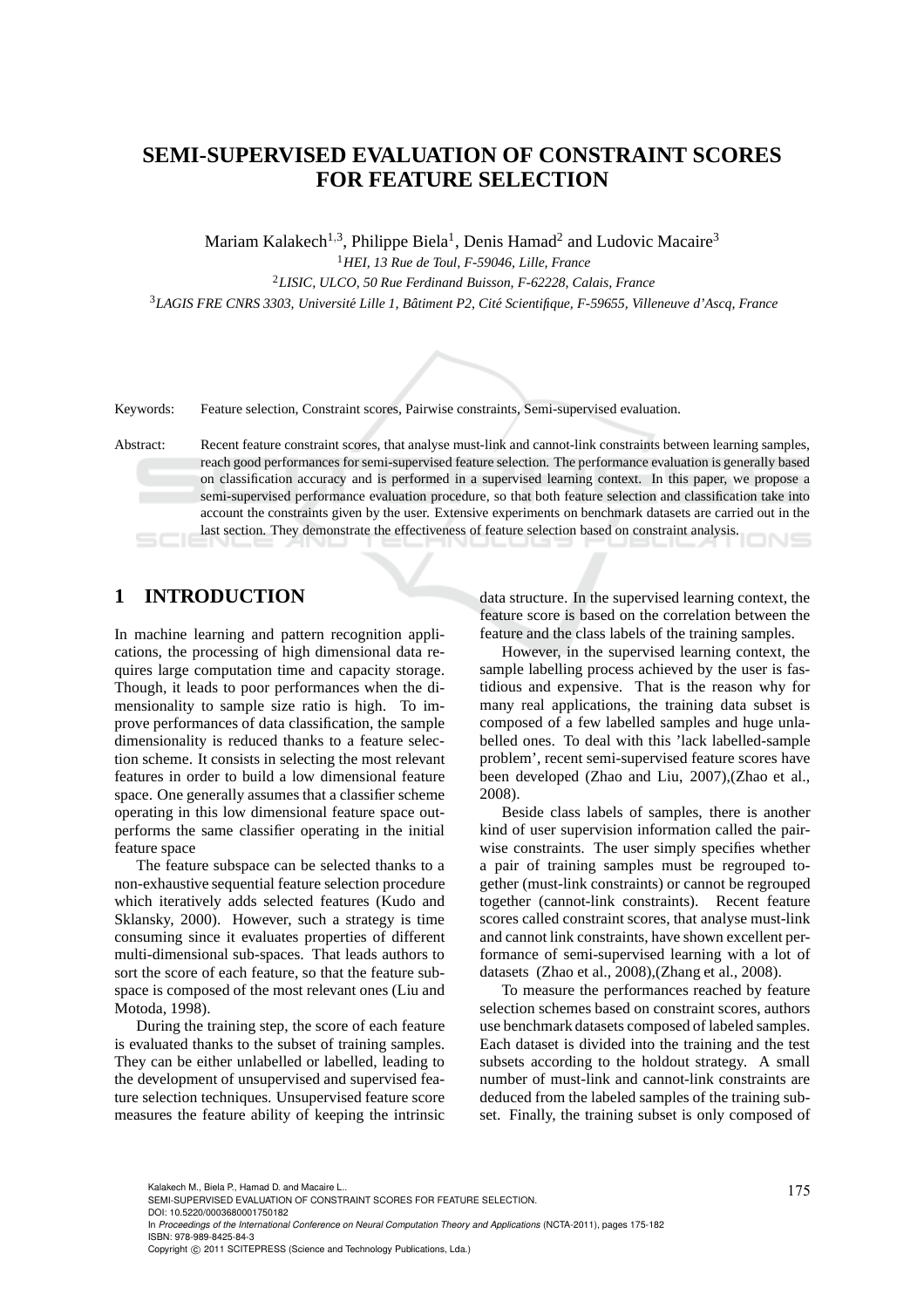constrained and unconstrained samples without any knowledge about their label. First, the features are selected by sorting their constraint scores obtained with the training samples. Then, the performance of the feature selection algorithm based on each constraint score is measured by the classification accuracy of test samples reached by a classifier operating in the feature space defined by the selected features. The nearest neighbor classifier is the most used for this purpose. As it requires a lot of prototypes of the classes, it uses training samples with their labels as prototypes whereas these labels have not been exploited by the constraint scores. Indeed, a constraint score only analyses unconstrained data samples and/or a few pairwise constraints. So, the test samples are classified in a supervised learning context (the prototypes are the training samples with their labels) whereas the features are selected in a semi-supervised learning context (only constraints on a few training samples are considered). . .

In this paper, we propose a semi-supervised evaluation procedure of performance reached with the constraint scores, so that both feature selection and test sample classification take into account the constraints given by the user.

The paper is organized as follows. Constraint scores used by semi-supervised feature selection schemes, are introduced in section 2. In section 3, we describe our semi-supervised procedure of constraint score evaluation. Finally, experiments presented in section 4, compare the performances of the different constraint scores thanks to the semi-supervised evaluation.

## **2 CONSTRAINT SCORES**

Given the training subset composed of *n* samples defined in a *d*-dimensional feature space, let us denote  $X = (x_{ir})$   $i = 1, \ldots, n;$   $r = 1, \ldots, d;$  the associated data matrix where  $x_{ir}$  is the  $r^{th}$  feature value of the  $i^{th}$  data. Each of the *n* rows of the matrix *X* represents a data sample  $x_i = (x_{i1}, \ldots, x_{id}) \in \mathbb{R}^d$ , while each of the *d* columns of *X* defines the feature values  $f_r = (x_{1r}, ..., x_{nr})^T \in \mathbb{R}^n$ .

### **2.1 Constraints**

In the semi-supervised learning context, the prior knowledge about the data is usually represented by sample labels. Furthermore, another kind of knowledge is represented by pairwise constraints. Pairwise constraints simply mention for some pairs of data samples that they are similar, i.e. must be grouped together (must-link constraints), or that they are dissimilar, i.e. cannot be grouped together (cannot-link constraints). These pairwise constraints arise naturally in many applications since they are easier to be obtained by the user than the class labels. They simply formalize that two data samples belong or not to the same class without detailed information about the different classes.

The user has to build the subset *M* of must-link constraints and the subset  $C$  of cannot-link constraints defined as:

 $M = \{(x_i, x_j), \text{ such as } x_i \text{ and } x_j \text{ must be linked}\},$  $C = \{(x_i, x_j), \text{ such as } x_i \text{ and } x_j \text{ cannot be linked}\}.$ 

The cardinals of these subsets are usually much lower than the number  $n(n-1)/2$  of all possible pairwise constraints defined by the data.

In the context of the spectral theory, two specific graphs are built from these two subsets:

- The must-link graph  $G^{\mathcal{M}}$  where a connection is established between two nodes *i* and *j* if there is a must-link constraint between their corresponding samples (nodes)  $x_i$  and  $x_j$ .
- The cannot-link graph  $G^C$  where two nodes *i* and *j* are connected if there is a cannot-link constraint between their corresponding samples (nodes) *x<sup>i</sup>* and *x<sup>j</sup>* .

The connection weights between two nodes of the graphs  $G^{\mathcal{M}}$  and  $G^{\mathcal{C}}$  are respectively stored by the similarity matrices  $S^{\mathcal{M}}$   $(n \times n)$  and  $S^{\mathcal{C}}$   $(n \times n)$ , and are built as:

$$
s_{ij}^{\mathcal{M}} = \begin{cases} 1 & \text{if } (x_i, x_j) \in \mathcal{M} \text{ or } (x_j, x_i) \in \mathcal{M} \\ 0 & \text{otherwise,} \end{cases} \tag{1}
$$

$$
s_{ij}^C = \begin{cases} 1 & \text{if } (x_i, x_j) \in C \text{ or } (x_j, x_i) \in C \\ 0 & \text{otherwise.} \end{cases}
$$
 (2)

#### **2.2 Scores**

This prior knowledge represented by the constraints has been integrated in many recent feature scores (Zhang et al., 2008) (Zhao et al., 2008) (Kalakech et al., 2011).

Zhang et al. propose two constraint scores  $C_r^1$  and  $C_r^2$  which use only the subset of must-link and cannotlink constraints (Zhang et al., 2008):

$$
C_r^1 = \frac{\sum_i \sum_j (x_{ir} - x_{jr})^2 s_{ij}^{\mathcal{M}}}{\sum_i \sum_j (x_{ir} - x_{jr})^2 s_{ij}^C} = \frac{f_r^T L^{\mathcal{M}} f_r}{f_r^T L^C f r},
$$
 (3)

$$
C_r^2 = \sum_i \sum_j (x_{ir} - x_{jr})^2 s_{ij}^M - \lambda \sum_i \sum_j (x_{ir} - x_{jr})^2 s_{ij}^C
$$
  
=  $f_r^T L^M f_r - \lambda f_r^T L^C f_r$ , (4)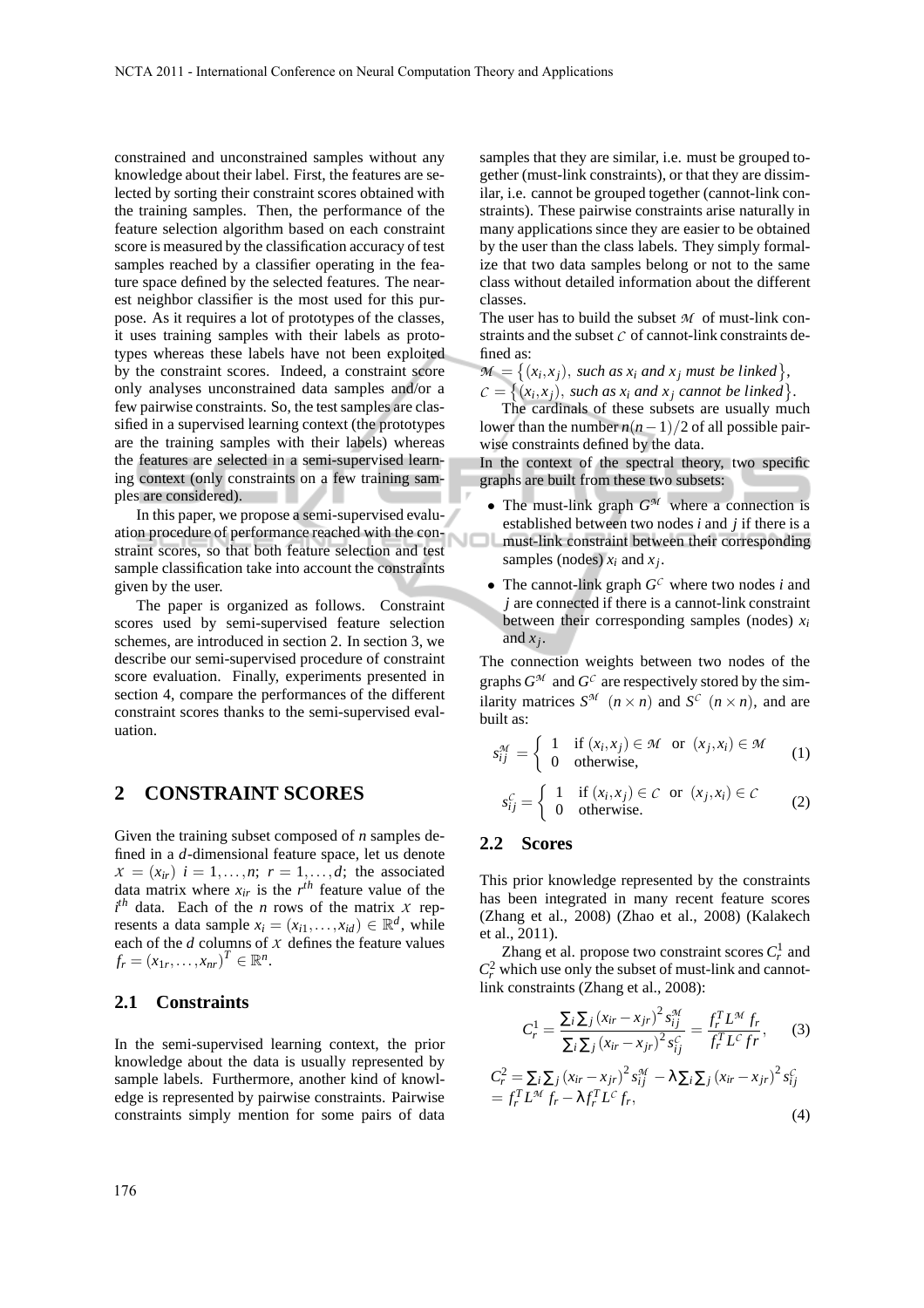where  $L^{\mathcal{M}} = D^{\mathcal{M}} - S^{\mathcal{M}}$  and  $L^{\mathcal{C}} = D^{\mathcal{C}} - S^{\mathcal{C}}$ , are the constraint Laplacian matrices,  $D^{\mathcal{M}}$  and  $D^{\mathcal{C}}$  are the degree matrices defined by  $D_{ii}^{\mathcal{M}} = d_i^{\mathcal{M}}$  ( $d_i^{\mathcal{M}} = \sum_{j=1}^n s_{ij}^{\mathcal{M}}$ ) and  $D_{ii}^C = d_i^C$  ( $d_i^C = \sum_{j=1}^n s_{ij}^C$ ) and  $\lambda$  is a regularization coefficient used to balance the contribution of must-link and cannot-link constraints. Must-link constraints are favored by setting  $0 < \lambda < 1$  and the lower these two scores are, the more efficient the feature is.

Zhao et al. define another score which uses both unconstrained data and pairwise constraints in order to retrieve both locality properties and discriminating structures of the data samples (Zhao et al., 2008). They build a new graph  $G^{\psi}$  that connects samples having high probability of sharing the same label:

•  $G^W$  is the within-class graph: two nodes *i* and *j* are connected if  $(x_i, x_j)$  or  $(x_j, x_i)$  belongs to  $M$ , or if one of the two samples is unconstrained but they are sufficiently close to each other (by using the *k*-nearest neighbor graph denoted kNN)

The edges in the graph  $G^{\mathcal{W}}$  are weighted by using the similarity matrix  $S^{\psi}(n \times n)$  expressed as:  $\blacksquare \blacksquare \blacksquare \blacksquare$  EVALUATION SCHEME

$$
s_{ij}^{W} = \begin{cases} \gamma \text{ if } (x_i, x_j) \in \mathcal{M} \text{ or } (x_j, x_i) \in \mathcal{M} \\ 1 \text{ if } x_i \text{ or } x_j \text{ is unlabeled} \\ \text{but } x_i \in kNN(x_j) \text{ or } x_j \in kNN(x_i) \\ 0 \text{ otherwise} \end{cases}
$$
(5)

where  $\gamma$  is a suitable constant parameter which has been empirically set to 100 in (Zhao et al., 2008).

Zhao et al. also introduce a Laplacian score, called the locality sensitive discriminant analysis score and defined as:

$$
C_r^3 = \frac{\sum_i \sum_j (x_{ir} - x_{jr})^2 s_{ij}^W}{\sum_i \sum_j (x_{ir} - x_{jr})^2 s_{ij}^C} = \frac{f_r^T L^W f_r}{f_r^T L^C f_r}.
$$
 (6)

where  $L^{\mathcal{W}} = D^{\mathcal{W}} - S^{\mathcal{W}}$ ,  $D^{\mathcal{W}}$  being the degree matrix defined by  $D_{ii}^{\mathcal{W}} = d_i^{\mathcal{W}}$   $(d_i^{\mathcal{W}} = \sum_{j=1}^n s_{ij}^{\mathcal{W}})$ . The lower the score  $C^3$  is, the more relevant the feature is.

The scores  $C^1$  and  $C^2$  do not take into account the unconstrained samples since they are only based on the must-link and cannot link constraints.  $C^3$  considers mainly the must-link constraints, so it seems to be very close to  $C^2$  and both neglect the unconstrained samples.

Though, taking into account the unconstrained samples should catch the data structure and make less sensitive a feature score against the given constraint subsets. That is why we have proposed a semisupervised constraint score *C* <sup>4</sup> defined as (Kalakech et al., 2011):

$$
C_r^4 = \frac{\tilde{f}_r^T L \tilde{f}_r}{\tilde{f}_r^T D \tilde{f}_r} \cdot \frac{f_r^T L^M f_r}{f_r^T L^C f_r},\tag{7}
$$

where D and L are respectively the degree and the Laplacian matrices  $(L = D - S)$  deduced from the similarity matrix *S*. S ( $n \times n$ ) is the similarity matrix between all the samples, expressed as:

$$
s_{ij} = \exp\left(-\frac{\left\|x_i - x_j\right\|^2}{2t^2}\right). \tag{8}
$$

*t* is a Gaussian parameter ajusted by the user.

The score  $C_r^4$  is the simple product between the unsupervised Laplacian score processed with samples (He et al., 2005) and the constraint score  $C_r^1$  (see Equation (3)) (Zhang et al., 2008). As for the other scores, the features are ranked in ascending order according to score  $C^4$  in order to select the most relevant ones. We have experimentally demonstrated that this score is less sensitive to the constraint changes than the classical scores while selecting features with comparable classification performances (Kalakech et al., 2011) (Kalakech et al., 2010).

In this section, we present the classical supervised evaluation scheme used to evaluate the performances of the features selected by the constraint scores, and propose our new semi-supervised evaluation scheme.

#### **3.1 Supervised Evaluation**

In order to compare different feature scores, the dataset is divided into training and test subsets. The feature selection procedure is performed with the training subset. Then, the performance of each constraint score is measured by the accuracy rates of test sample obtained by a classifier such as kNN classifier operating in the feature space defined by the selected features.

The training samples with their true labels are used by the nearest neighbor classifier to classify the test data, whereas these true labels have not been used by the constraint scores. Indeed, these scores use only the unconstrained data and/or a few pairwise constraints given by the user. So, the test samples are classified in the supervised learning context (the prototypes are the training samples with their true labels) whereas the features are selected in the semisupervised learning context (only constraints on a few training samples are analyzed).

Though, the selection and the evaluation should operate in the same learning context. That is why, unlike to classical supervised evaluation, we propose to perform the score evaluation in a semi-supervised context.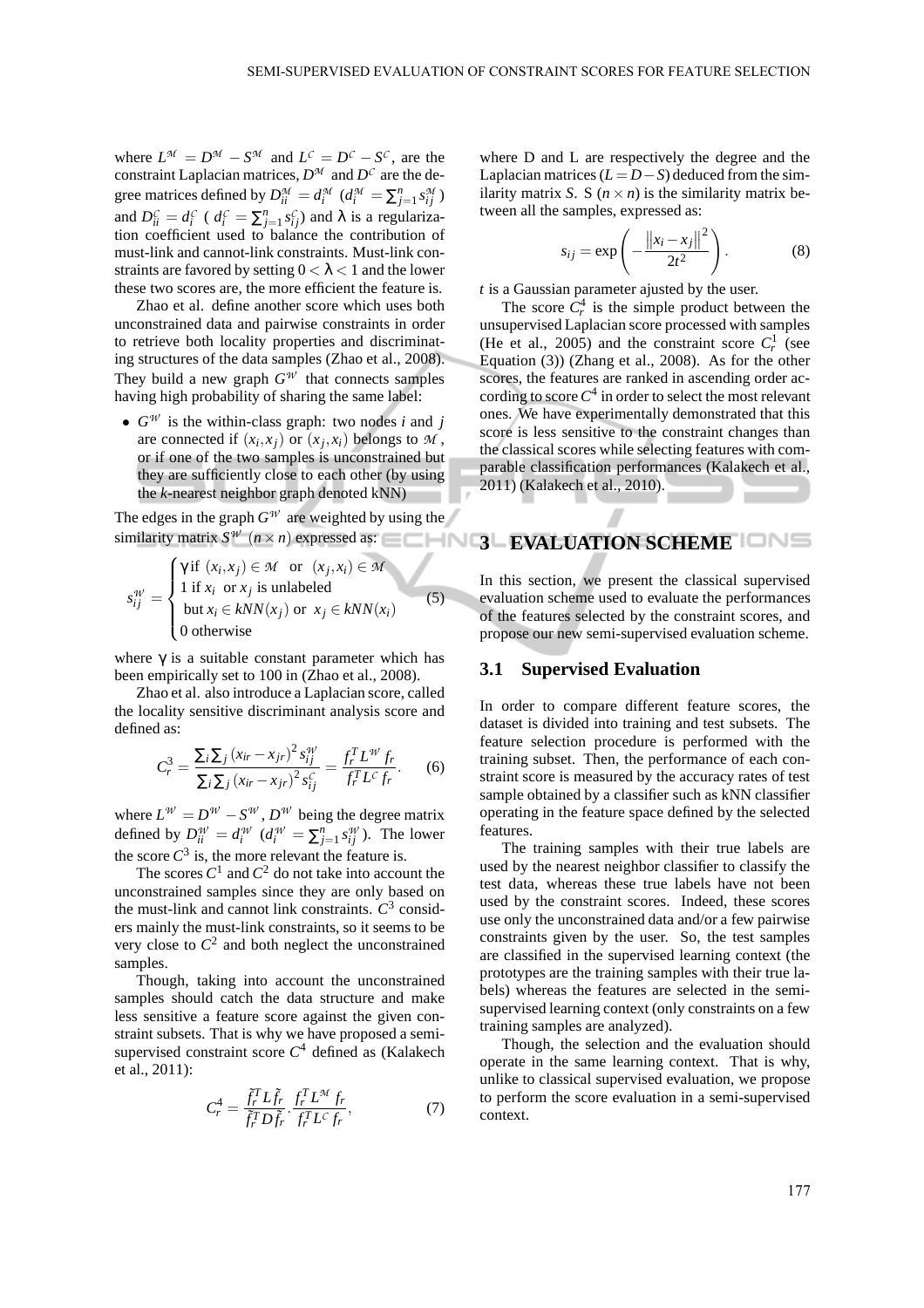#### **Algorithm 1:** Constrained K-means.

- 1: Choose randomly  $K$  samples as the initial class centers.
- 2: Assign each sample to the closet class while verifying that constraint subsets *M* and *C* are not violated.
- 3: Update the center of each class.
- 4: Iterate 2 and 3 until converge.

### **3.2 Semi-supervised Evaluation**

To compare the performances reached by different feature selection schemes operating in the semisupervised learning context, the test samples are also classified in the semi-supervised context. For this purpose, feature selection and test sample classification take into account only the constraints given by the user as prior knowledge. To classify the test samples, the nearest neighbor classifier needs to define the labels of the training samples.

In the semi-supervised context, we have no prior knowledge about labels of these training samples. So, to build the prototypes of classes, we propose to estimate the labels of the training samples. As the prior knowledge is described by a few constraints between training samples, we propose to cluster the training samples thanks to the constrained K-means scheme developed by Wagstaff et al. (Wagstaff et al., 2001) (see Algorithm 1). The desired number of classes is set by the user and this scheme operates in the selected features space.

Once the labels of the training samples have been estimated, the nearest neighbor classifier use them as prototypes of classes to classify the test samples.

Since the true classes of the training samples can be different from those determined by the constrained K-means, we cannot directly use these labels to measure the classification accuracy of the test samples. For this purpose, we propose to match the true and estimated labels of the training samples thanks to Carpaneto and Toth algorithm (Carpaneto and Toth, 1980).

## **4 EXPERIMENTS**

In this section, we compare the different constraint scores performances thanks to the semi-supervised evaluation. Experiments are achieved with six well known and largely used benchmark databases, and more precisely the 'Wine', 'Image segmentation' and 'Vehicle' databases from the UCI repository ((Blake et al., 1998)), the face database 'ORL'

((Samaria and Hartert, 1994)) and the two gene expression databases, i.e., 'Colon Cancer'((Alon et al., 1999)) and 'Leukemia'((Golub et al., 1999)). These databases have been retained since the features are numeric and since the label information of each sample is clearly defined.

### **4.1 Datasets**

In our experiments, we first normalize the features between 0 and 1, so that the scale of the different features is the same. For each dataset, we follow a Holdout partition and choose the half of samples from each class as the training data and the remaining data for testing.

Here is a brief description of the six considered databases:

#### • **'Wine' Database**

This database contains 178 samples characterized by 13 features (*d*=13) composed of 3 classes having 59, 71 and 48 instances, respectively. We randomly select 30, 36 and 24 samples from each class to build the training subset. The remaining samples are considered as the test subset.

#### • **'Image Segmentation' Database**

This database contains 210 samples characterized by 19 features (*d*=19) regrouped into 7 classes, each class having 30 instances. We randomly select 15 samples from each class to build the training subset and the remaining samples constitute the test subset.

#### • **'Vehicle' Database**

This database contains 846 samples characterized by 18 features (*d*=18) regrouped into 4 classes, having 212, 217, 218 and 199 instances, respectively. We randomly select 106, 109, 109 and 100 samples from each class to build the training subset.



Figure 1: Sample face images from the ORL database (2 subjects).

The 'ORL' database (Olivetti Research Laboratory) contains a set of face images representing 40 distinct subjects. There are 10 different images per subject, so that the database contains 400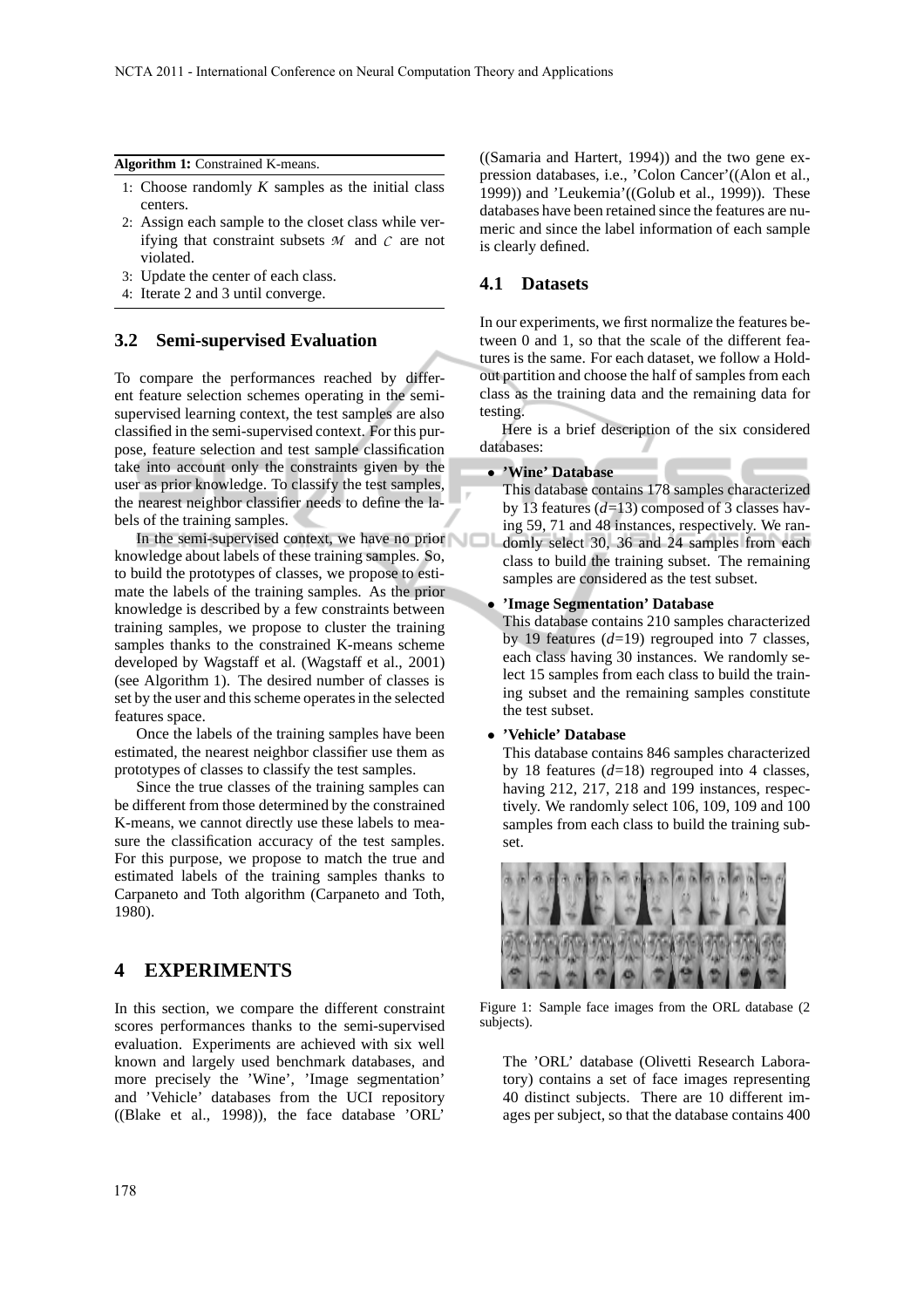images. For each subject, the images have been acquired according to different conditions: lighting, facial expressions (open / closed eyes, smiling / not smiling) and facial details (glasses / no glasses) (see Figure 1).

In our experiments, original images are normalized (in scale and orientation) so that the two eyes are aligned at the same horizontal position. Then, the facial areas are cropped in order to build images of size  $32 \times 32$  pixels, whose gray level is quantified with 256 levels. Thus, each image can be represented by a 1024-dimensional sample data.

We randomly select 5 images from each class (subject) to build the training subset. The remaining samples are organized as the test subset.

• **'Colon Cancer'** database

This database contains 62 tissues (40 tumors and 22 normals) characterized by the expression of 2000 genes. We randomly select 20 and 11 samples from each class to build the training subset. The remaining data are organized as the test subset.

• **'Leukemia'** database

This database contains information on geneexpression in samples from human acute myeloid (AML) and acute lymphoblastic leukemias (ALL). From the originally measured 6817 genes, the genes that are not measured in at least one sample, are removed. So a total of 5147 genes are examined in the experiments.

Because Leukemia has a predefined partition of the data into training (27 ALL and 11 AML) and test (20 ALL and 14 AML) subsets ((Golub et al., 1999)), all the experiments on this dataset are performed on these predefined training and test subsets.

### **4.2 Experimental Procedure**

In our experiments, the feature selection is performed on the training samples and features are ranked according to the different scores. At each feature selection run  $q$ ,  $q=1,..., p$ , we simulate the generation of pairwise constraints as follow: we randomly select pairs of samples from the training subset and create must-link or cannot-link constraints depending on whether the underlying classes of the two samples are the same or different. We iterate this scheme until we obtain *l* must-link constraints and *l* cannot-link constraints, *l* being set by the user.

The classification accuracies of the test samples are used to evaluate the performance of each score. The rates of good classification are averaged over  $p =$  100 runs with different generations of constraints. 10 constraints (*l*=5) have been considered for the 'Wine', 'Image segmentation', 'Vehicle' and 'ORL' databases and 60 constraints (*l*=30) have been considered for the 'Colon Cancer' and 'Leukemia' ones.

#### **4.3 Accuracy vs. Number of Features**

We compare the accuracy rates of the different scores  $C^1$ ,  $C^2$ ,  $\overline{C}^3$  and  $C^4$  thanks to our semi-supervised evaluation procedure. The labels of the training data are estimated by the constrained K-means algorithm operating in the selected feature space. These estimated labels are then used by the nearest neighbor classifier in order to measure the accuracy of the different scores.

Figure 2 shows the accuracy rates vs the desired number of selected features on the databases of 'Wine','Image segmentation', 'Vehicle', 'ORL', 'Colon cancer' and 'Leukemia.

From this figure, we can see that the accuracy rates of  $C^1$ ,  $C^2$ ,  $C^3$  and  $C^4$  are very close, because the different curves overlap. Since these results are averaged over 100 runs, it is hard to compare them.

That leads us to compare these scores by examining their accuracies at each of the 100 runs. For a fixed number of selected features, in each of the 100 runs, we propose to rank the 4 scores in descending order of their accuracy.

Let us denote  $rank_q^*$  the rank of the criterion  $C^*$ at the run  $q$ . This rank takes the values 1, 2, 3 or 4. At each run *q*, the score having the highest accuracy is ranked as 1 and the score with the lowest accuracy value, is ranked as 4. Scores with the same accuracy have the same rank.

We calculate the rank sum  $T^*$  for each semisupervised constraint score as follow:

$$
T^* = \sum_{q=1}^{100} rank_q^*,\tag{9}
$$

where  $*$  is 1, 2, 3 or 4 corresponding to the score  $C^1$ ,  $C^2$ ,  $C^3$  or  $C^4$  respectively. The method with the lowest rank sum is considered as being the score which provides the best results.

Table 1 shows the rank sum  $T^*$  for the different databases 'Wine', 'Image segmentation', 'Vehicle', 'ORL', 'Colon Cancer' et 'Leukemia'. The rank sum of each score is computed by considering respectively the first 6, 5, 8, 300, 1000 and 2576 features on the 'Wine', 'Image segmentation', 'Vehicle' and 'ORL' databases.

Our score  $C<sup>4</sup>$  has the lowest value 3 times (indicated as bold) over the 6 rows of table 1. The other three scores share each one a row.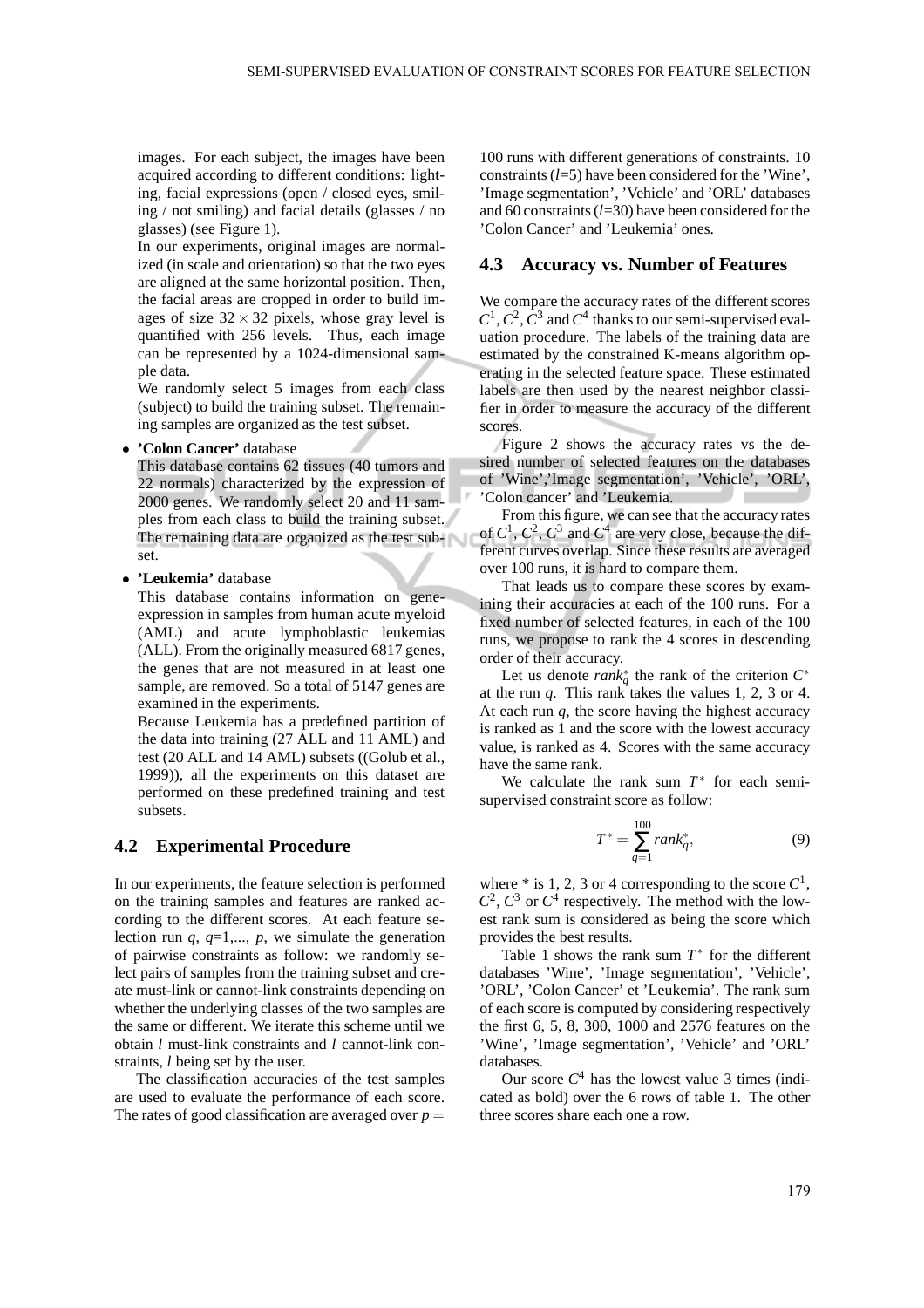

Figure 2: Accuracy rates vs. the desired number of selected features on the 6 databases. 10 constraints composed of 5 must-link et 5 cannot-link was used for the 'Wine', 'Image segmentation', 'Vehicle' and 'ORL' databases and 60 constraints composed of 30 must-link and 30 cannot-link was used for the 'Colon Cancer' and 'Leukemia' databases. The evaluation is performed in a semi-supervised learning context: the one nearest neighbor classifier uses the estimated labels of the training samples as prototypes of classes.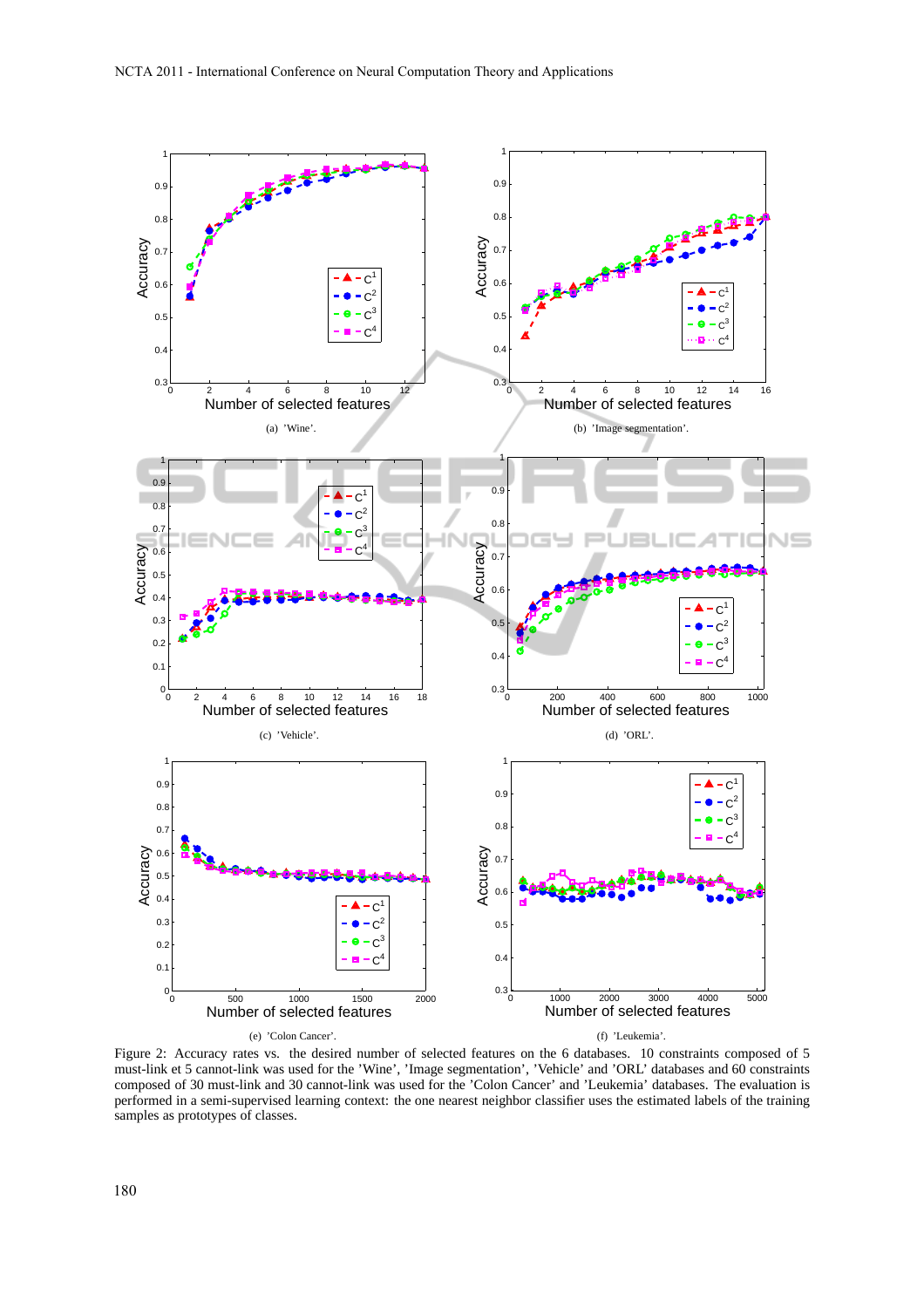| Database             | T <sup>1</sup> | $T^2$ | $T^3$ | $T^4$ |
|----------------------|----------------|-------|-------|-------|
| 'Wine'               | 191            | 2.77  | 206   | 157   |
| 'Image segmentation' | 165            | 219   | 161   | 196   |
| 'Vehicle'            | 261            | 239   | 238   | 209   |
| 'ORL'                | 230            | 200   | 264   | 228   |
| 'Colon Cancer'       | 150            | 216   | 162   | 150   |
| 'Leukemia'           | 140            | 240   | 140   | 176   |

Table 1: The rank sum of the constraint scores on different databases.

These results show that the features selected by  $C<sup>4</sup>$  provide accuracy rates that are higher than those obtained by features selected by the classical scores. This same conclusion was found in our earlier work that follows the classical supervised evaluation of the constraint scores (Kalakech et al., 2011) (Kalakech et al., 2010).

## **4.4 Accuracy vs. Number of Constraints**

We compare the accuracy rates of the different scores with a fixed number of features vs. number of pairwise constraints.

Figure 3 displays the plot of accuracy with a fixed number of selected features (half of the number of original features (Sun and Zhang, 2010) vs. different number of pairwise constraints on the two gene expression databases. The accuracy of the test samples is measured thanks to the supervised evaluation scheme.

From this figure, we can see that, for almost all the number of constraints, our score  $C<sup>4</sup>$  provides higher accuracy than  $C^1$ ,  $C^2$  and  $C^3$ . We can also notice that the accuracy does not tend to increase with respect to the number of constraints. This is due to the constraints choice. Since these constraints are randomly generated, some of them could be less informative than the others.

Table 2: The rank sum of the constraint scores for different number 2*l* of constraints on the 'Colon Cancer' database.

| $2l \setminus T$ | T <sup>1</sup> | $T^2$ | $T^3$ | $\mathcal{L}^{4}$ |
|------------------|----------------|-------|-------|-------------------|
| 4 constraints    | 140            | 157   | 153   | 224               |
| 10 constraints   | 242            | 147   | 201   | 153               |
| 40 constraints   | 153            | 268   | 169   | 124               |
| 60 constraints   | 257            | 171   | 194   | 151               |

Furthermore, Tables 2 and 3 show the rank sum *T* ∗ for different number 2*l* of constraints (4, 10, 40 and 60) on the 'Colon Cancer' and the 'Leukemia' databases, respectively. The rank sum of each of the semi-supervised criteria is calculated with the half of the original features of each of the gene expression

| Table 3: The rank sum of the constraint scores for different |  |
|--------------------------------------------------------------|--|
| number 2l of constraints on the 'Leukemia' database.         |  |

| $21 \mid T$    | T <sup>1</sup> | TΖ  | T <sup>3</sup> |     |
|----------------|----------------|-----|----------------|-----|
| 4 constraints  | 194            | 215 | 210            | 190 |
| 10 constraints | 234            | 176 | 159            | 150 |
| 40 constraints | 148            | 198 | 196            | 123 |
| 60 constraints | 167            | 170 | 184            | 115 |

databases.

We can see that, for the 'Colon Cancer' database, our score provides the lowest rank sum T (indicated in bold) for 2 times over the 4 rows of Table 2 (when the number of constraints is higher than 10). For the 'Leukemia database', our score provides the lowest rank sum T (indicated in bold) for the different numbers of constraints (4, 10, 40 and 60). These results show that the features selected thanks to our score *C* 4 provide accuracy rates which are higher than those obtained by the features selected by constraint scores  $C^1$ ,  $C^2$  and  $C^3$ . The same conclusions were found using the classical supervised evaluation (Kalakech et al., 2011). **PUBLICATIONS** 

# **5 CONCLUSIONS**

The accuracy rates of test samples reached by a classifier that analyses the features selected by the constraint scores, are generally compared in the supervised learning context. The nearest neighbor classifier uses the training sample labels as prototypes of classes. However, the feature selection has been performed in a semi-supervised context, since it uses the available constraint sets and/or the unconstrained samples.

So, we have proposed in this paper, to keep the same learning context for the feature selection as for the evaluation. The prior knowledge represented by must-link and cannot-link constraints is used for the selection and for the classification. The training sample labels are estimated by using the constrained Kmeans algorithm that tries to respect the constraints as much as possible. These estimated labels are then used as prototypes by the nearest neighbor classifier to classify the test samples. We called this approach semi-supervised evaluation to distinguish it from the classical supervised one.

The comparison between the different constraint scores thanks to this semi-supervised evaluation shows that the accuracy rates provided by our score are higher than those of the classical scores.

We notice that the constrained K-means used during the semi-supervised evaluation is a simple clustering algorithm. It does not guarantee the respect of all